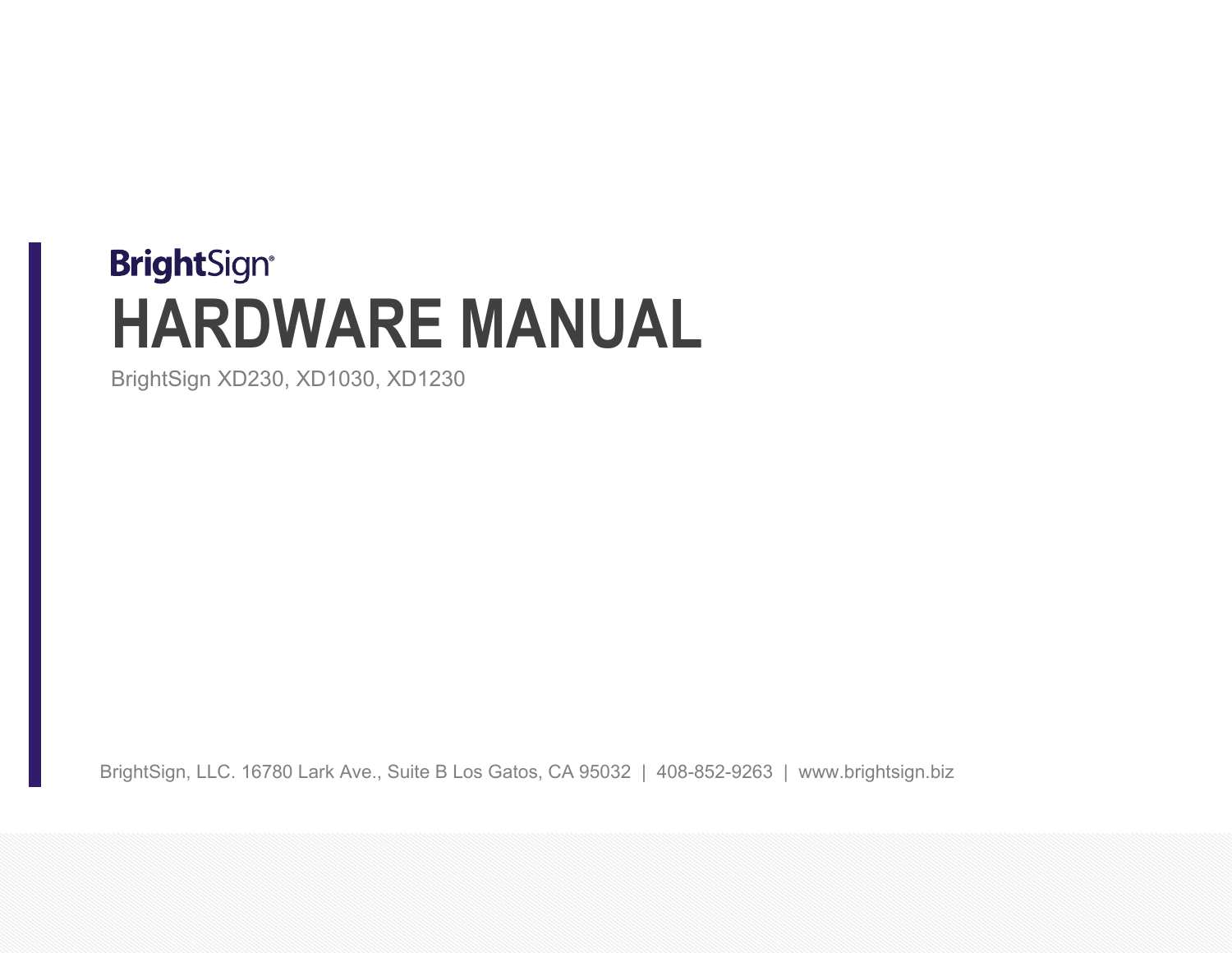# **TABLE OF CONTENTS**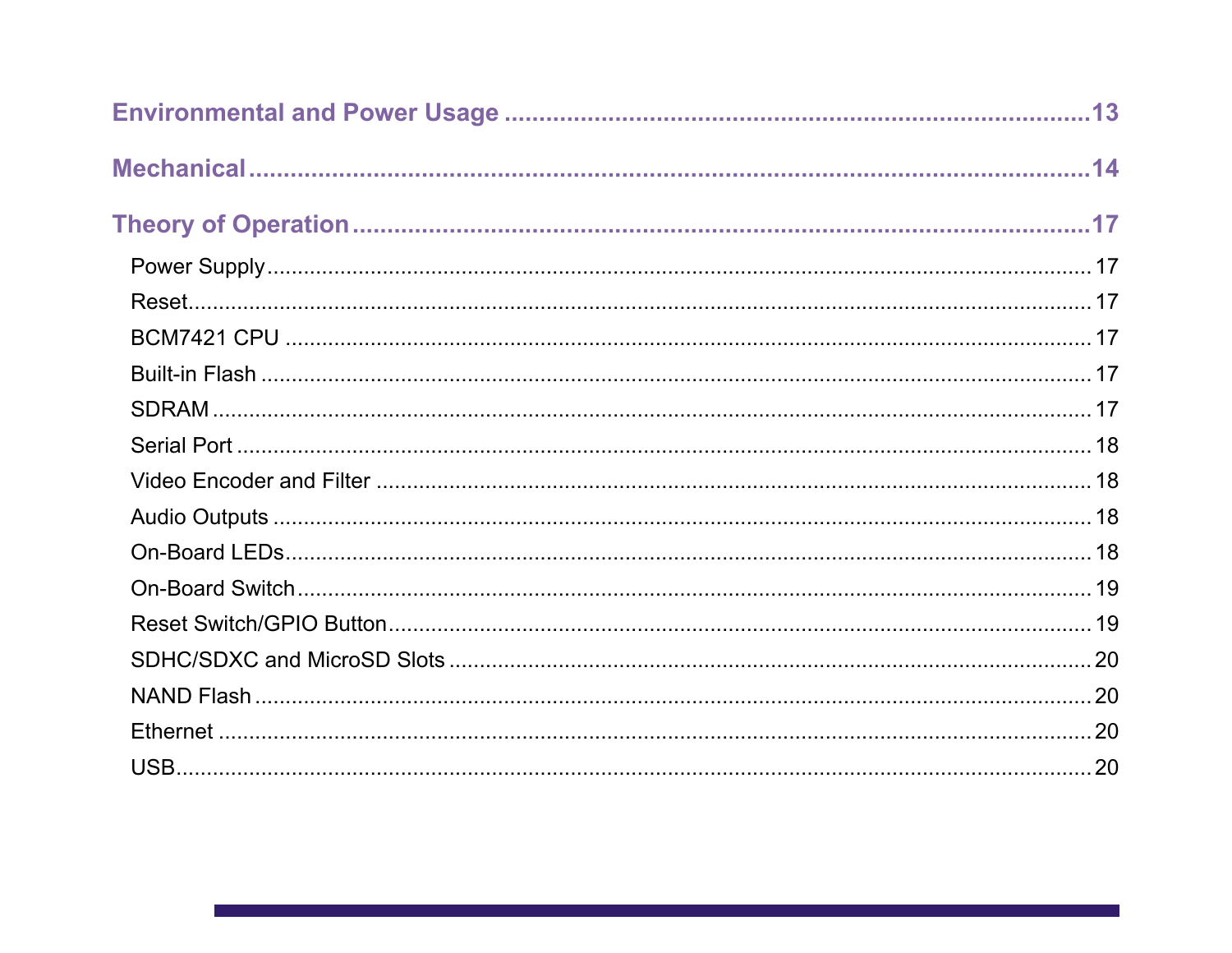1

## <span id="page-3-0"></span>**OVERVIEW**

The BrightSign XD230, XD1030, and XD1230 players can be used to decode images, audio, and up to two HD video streams for digital sign and kiosk applications. In addition to driving video and audio displays, these players can be controlled with various networked and built-in interfaces.

This reference manual specifies the hardware interfaces on the BrightSign XD230, XD1030, and XD1230. This manual does not describe any software functions.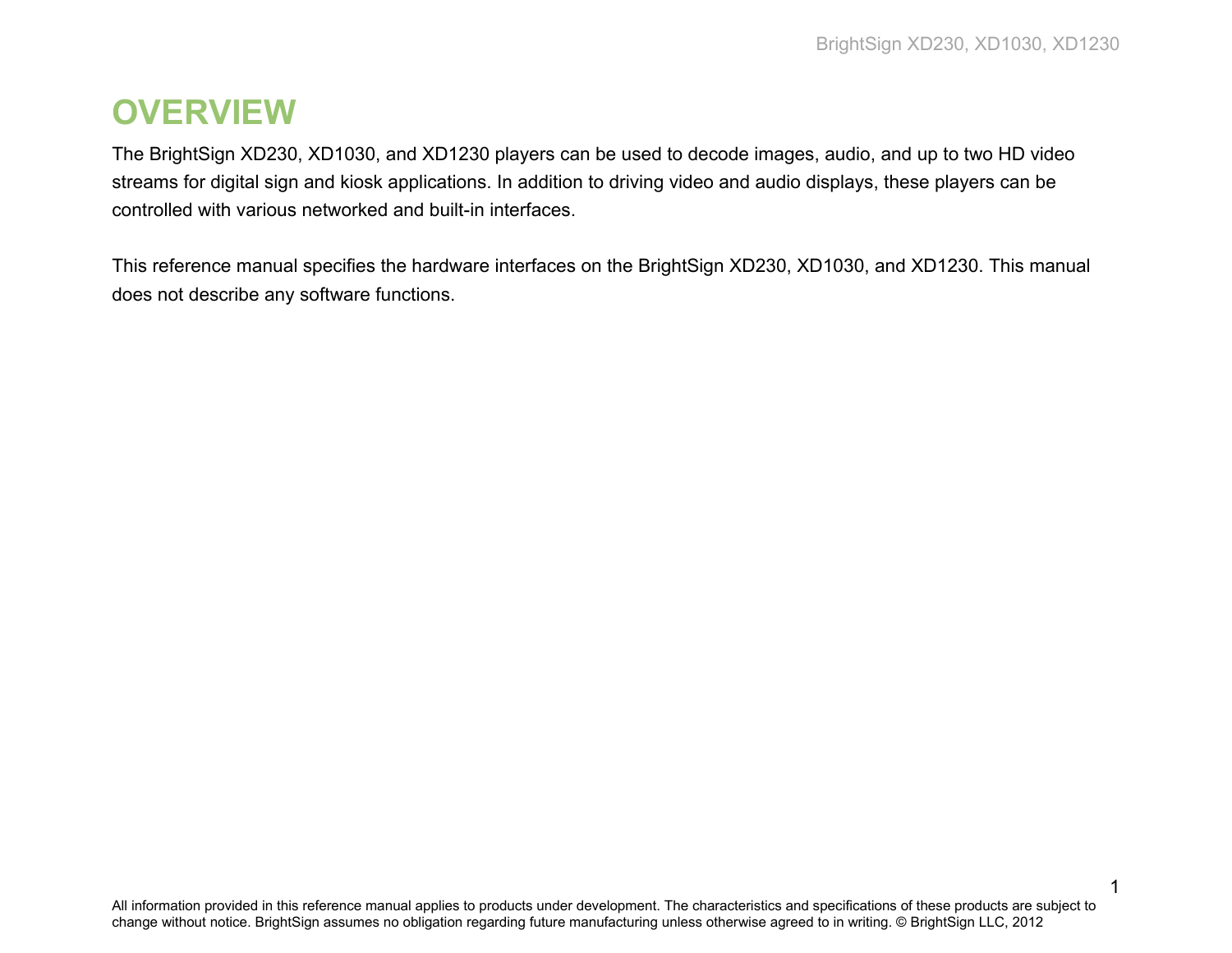#### <span id="page-4-0"></span>**Block Diagram**



All information provided in this reference manual applies to products under development. The characteristics and specifications of these products are subject to change without notice. BrightSign assumes no obligation regarding future manufacturing unless otherwise agreed to in writing. © BrightSign LLC, 2012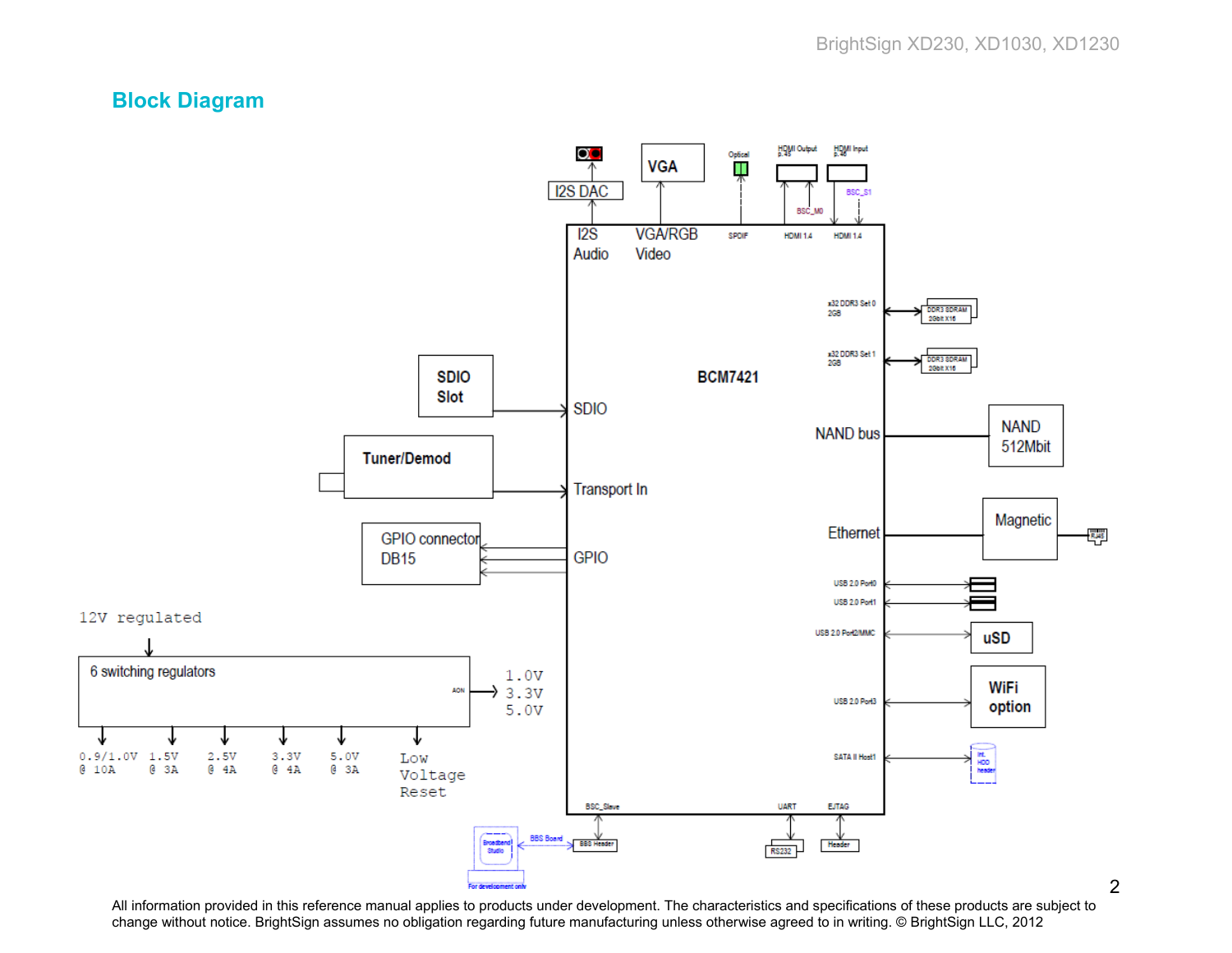#### <span id="page-5-0"></span>**XD230**

#### **Front**

• 3.5mm IR out

#### **Left**

• GPIO button

#### **Right**

- SDHC/SDXC flash card slot
- Red status/error LED
- Yellow update LED
- Green power LED
- Green SD activity LED
- Green MicroSD presence LED
- Green BrightSign Network connection LED
- Green Ethernet activity LED
- Green WiFi activity LED

#### **Back**

- DE15 VGA video connector
- Stereo 3.5mm mini plug for audio output
- HDMI Out
- 10/100 Ethernet jack
- Reset button
- 4-pin power connector for 12V power input at 3A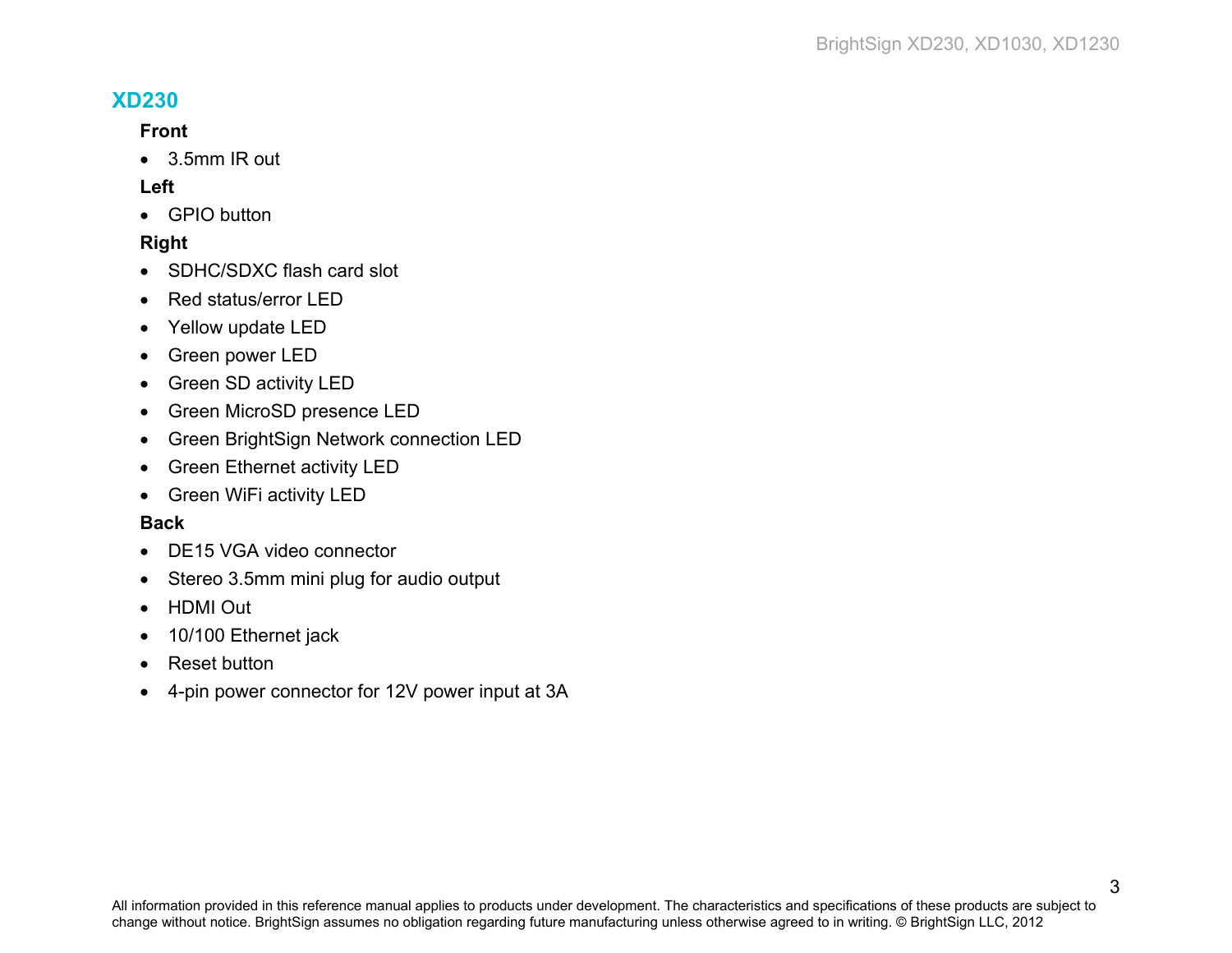#### <span id="page-6-0"></span>**XD1030**

#### **Front**

- 3.5mm IR out
- DE9 male RS-232 connector
- DA15 female for GPIO, IR in/out, and 3.3V power
- S/PDIF out

#### **Left**

- GPIO button
- 2x USB 2.0 connector

#### **Right**

- SDHC/SDXC flash card slot
- Red status/error LED
- Yellow update LED
- Green power LED
- Green SD activity LED
- Green MicroSD presence LED
- Green BrightSign Network connection LED
- Green Ethernet activity LED
- Green WiFi activity LED

#### **Back**

- DE15 VGA video connector
- Stereo 3.5mm mini plug for audio output
- HDMI Out
- 10/100 Ethernet jack
- Reset button
- 4-pin power connector for 12V power input at 3A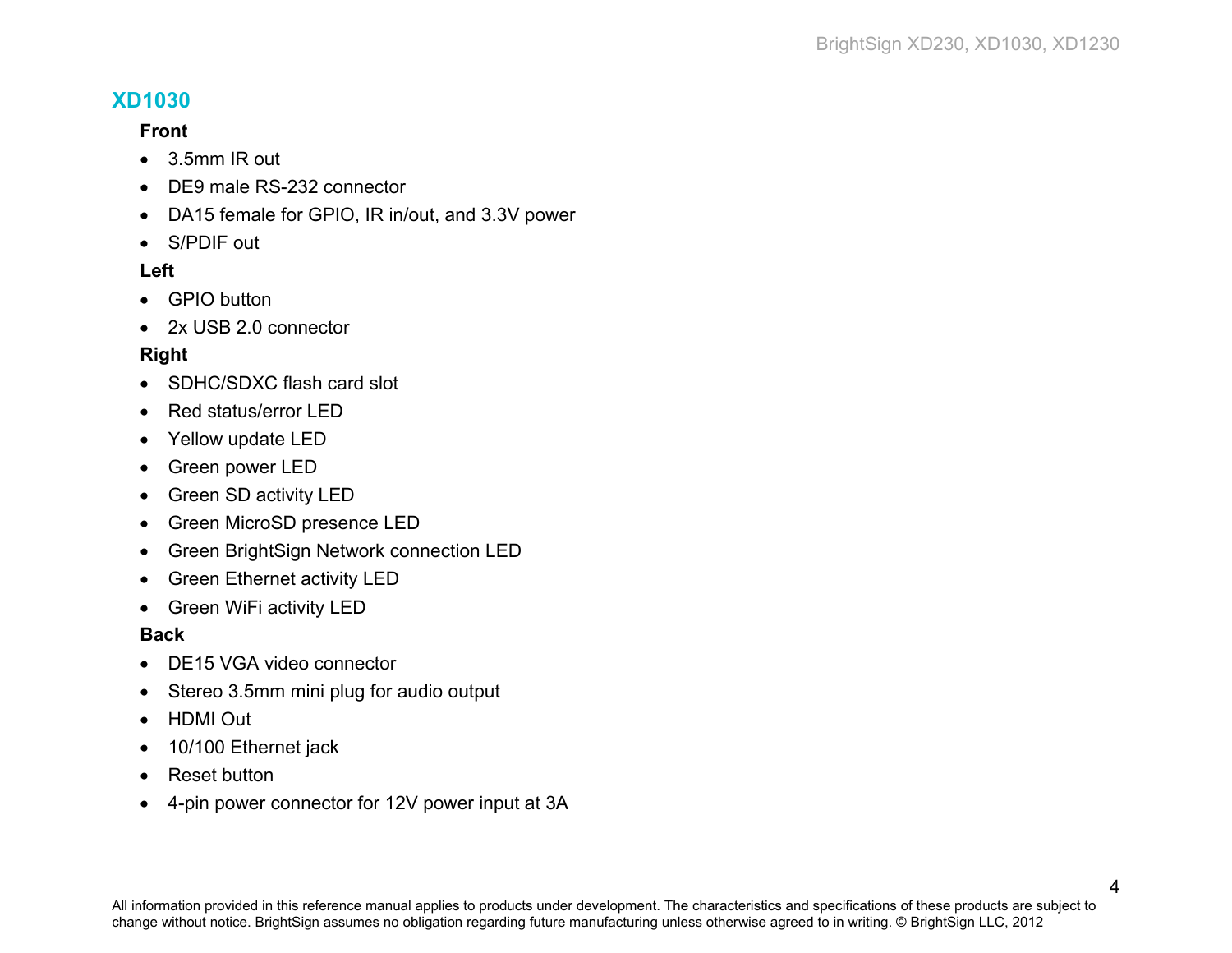#### <span id="page-7-0"></span>**XD1230**

#### **Front**

- 3.5mm IR out
- DE9 male RS-232 connector
- DA15 female for GPIO, IR in/out, and 3.3V power
- S/PDIF out
- RF In for ATSC / Clear QAM

#### **Left**

- GPIO button
- 2x USB 2.0 connector

#### **Right**

- SDHC/SDXC flash card slot
- Red status/error LED
- Yellow update LED
- Green power LED
- Green SD activity LED
- Green MicroSD presence LED
- Green BrightSign Network connection LED
- Green Ethernet activity LED
- Green WiFi activity LED

#### **Back**

- DE15 VGA video connector
- Stereo 3.5mm mini plug for audio output
- HDMI Out
- HDMI In
- 10/100 Ethernet jack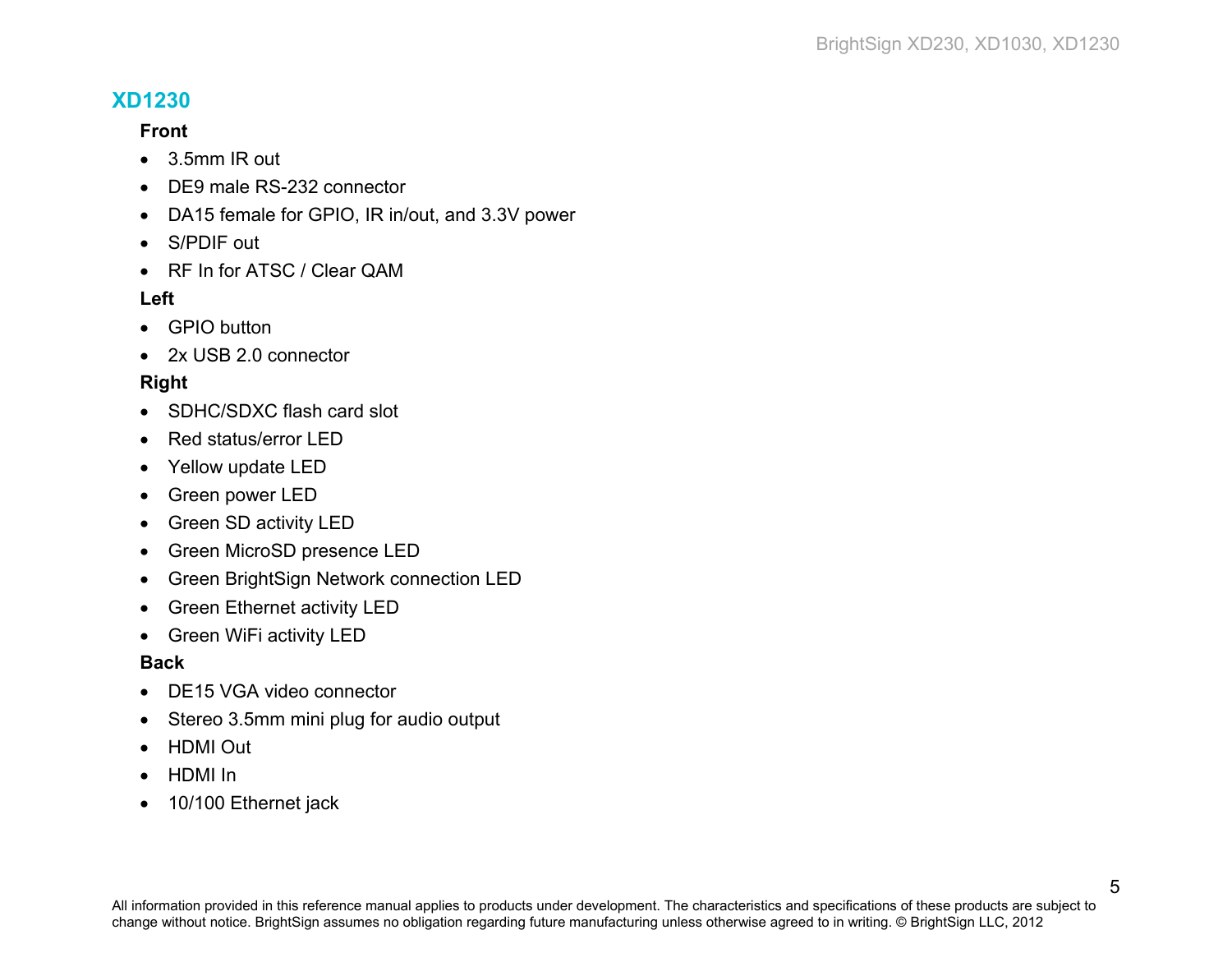- Reset button
- 4-pin power connector for 12V power input @ 3A

#### <span id="page-8-0"></span>**Power Connector**

The power connector for the XD series is rated for 12V @ 3A. The plug for the connector is a keyed and locking 4-pin connector. It is right-side positive.

#### <span id="page-8-1"></span>**DE9 RS-232 Connector**

The RS-232 connector is a male DE9. Like PCs, BrightSign XD players are DTE devices. The input to the chip accepts a range between +25V and -25V, so it is compatible with standard +12V and -12V signaling.

The baud rate is 115200, with no parity, 8 data bits, and 1 stop bit. There is no hardware or software flow control. The maximum cable length is 50 meters, and the total cable capacitance is 2500pF. **Note**: *A lower capacitance cable allows you to use cable lengths beyond 50 meters.*

The following diagram illustrates the behavior of the TX and RX signal:



The following table illustrates the pinout of the DE9 on the XD series of players: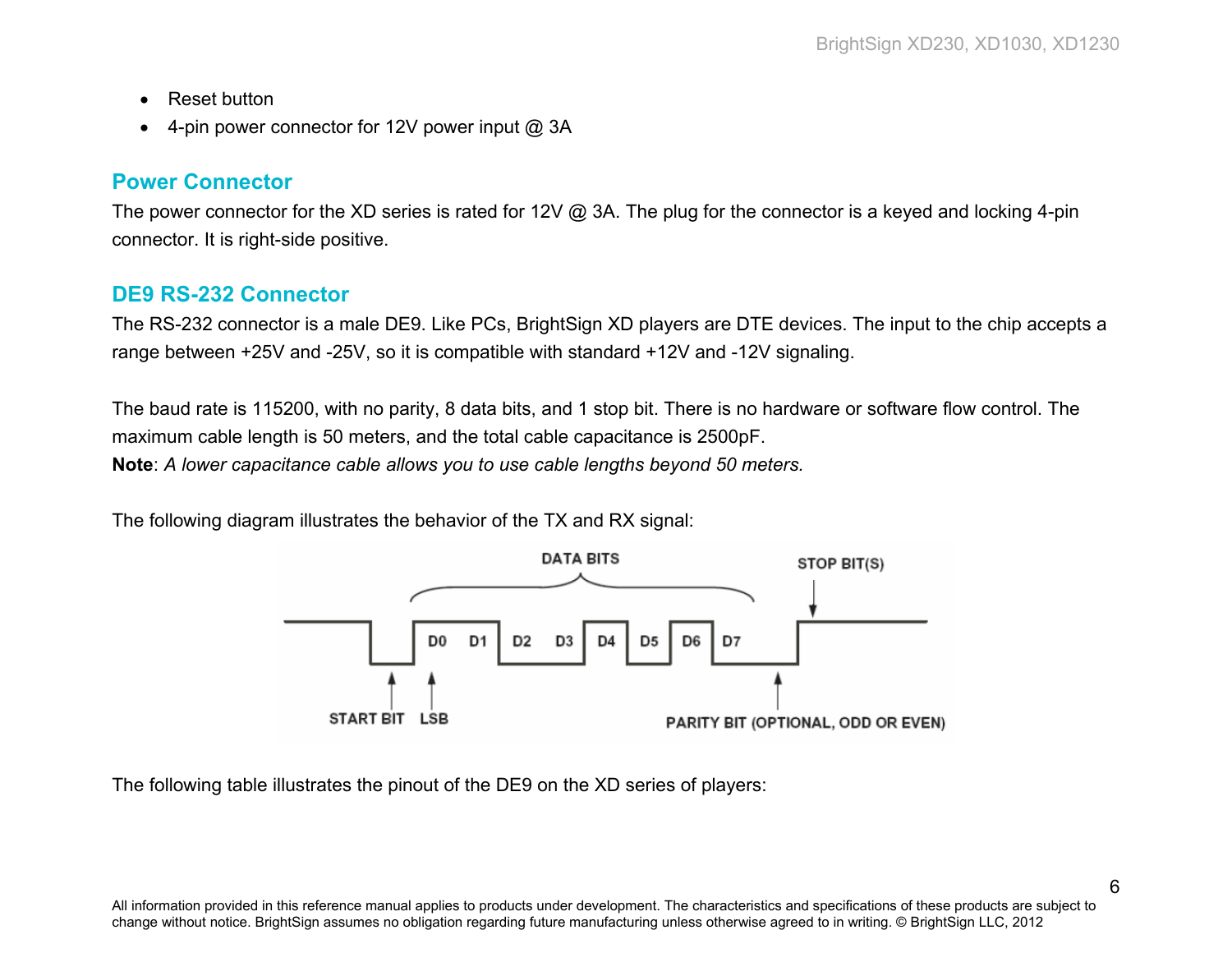| pin                                  | <b>Description</b> | pin            | <b>Description</b>           |
|--------------------------------------|--------------------|----------------|------------------------------|
|                                      | <b>NC</b>          | $\overline{2}$ | Receive data into the player |
| 3<br>Transmit data out of the player |                    | 4              | Available 5V@500mA           |
| 5                                    | Ground             | 6              | <b>NC</b>                    |
|                                      | <b>NC</b>          | 8              | <b>NC</b>                    |
|                                      | <b>NC</b>          | --             |                              |

#### <span id="page-9-0"></span>**DA15 Switch/LED Connector**

The switch/led connector is a DA15 female. This connector is used to allow the player to control external LEDs or other devices requiring 24mA of current or less.

Connect the LED outputs to the LED ANODE and connect the LED CATHODE to the ground. If you want to connect another device, then the output is capable of sourcing or sinking up to 3.3V at 24mA, but there is a series resistor of 100Ω in each line.

The connector also allows the connecting of external contact closures to the ground. In order to connect a switch, connect one side of the switch to the switch input, and connect the other side to one of the ground pins on the DA15 connector. The connector can also supply 3.3V at up to 500mA to an external device. The 3.3V output is polyfuse-protected and can source up to 500mA.

If one BrightSign player is driving the inputs on another BrightSign player, then you can drive at most three inputs from one output. The following calculations explain this limitation:

**Note**: *The GPIO outputs have 100*<sup>Ω</sup> *series resistors; the GPIO inputs have 1K pullup resistors to 3.3V; and the input threshold on the 541 chips is 2V high and .8V low. The high voltage is not problematic, but the low voltage can be if there are too many inputs connected to one output.*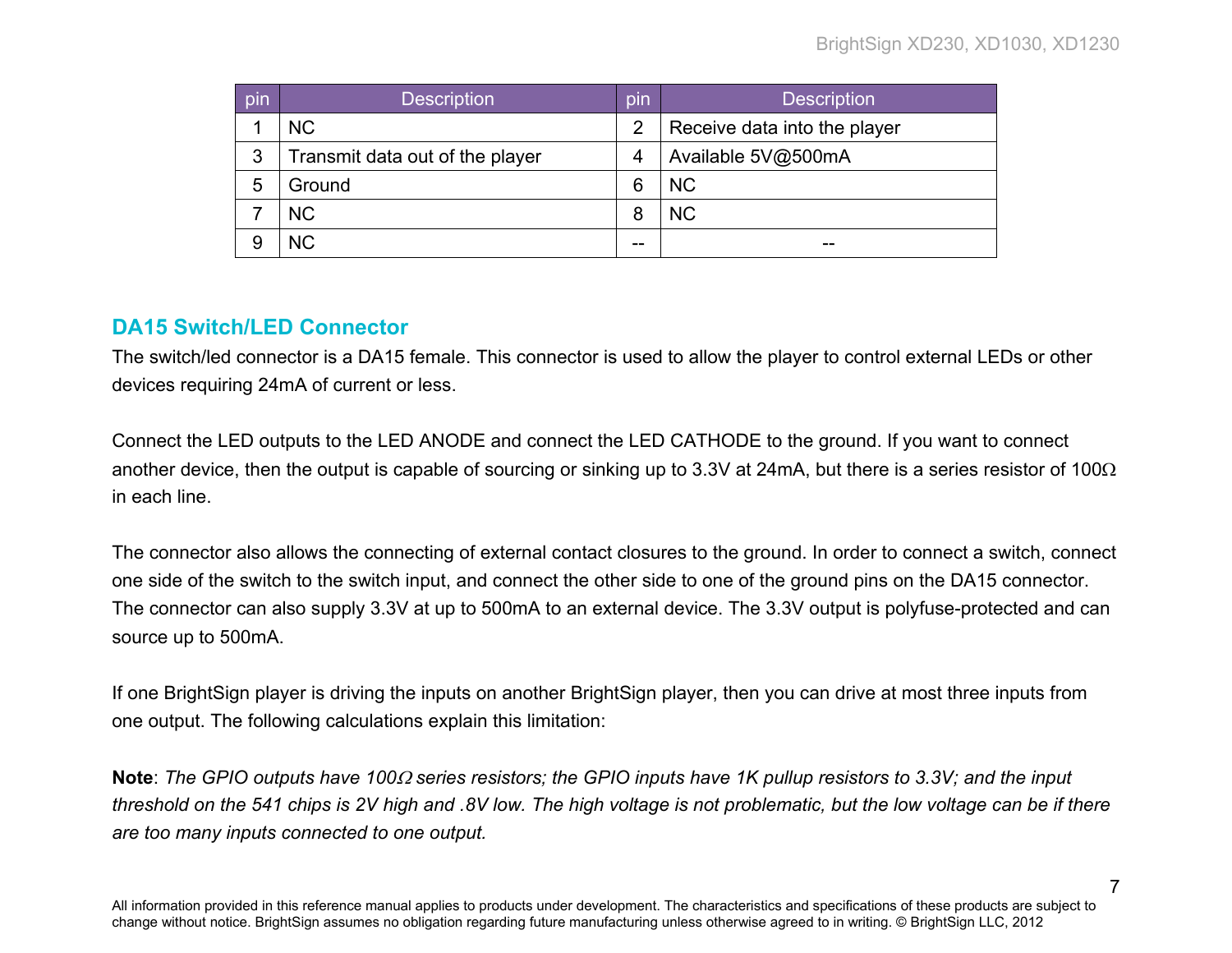| 1 out driving 1 in | $V=3.3*100/(100+1,000)=0.3$                            |
|--------------------|--------------------------------------------------------|
| 1 out driving 2 in | $V=3.3*100/(100+500)=0.55$                             |
| 1 out driving 3 in | $V=3.3*100/(100+333.3)=0.76$                           |
| 1 out driving 4 in | V=3.3*100/(100+250)=.94 (This is too high, so 1 output |
|                    | driving 3 inputs is the maximum)                       |

The following table illustrates the pinout of the DA15 on the XD series of players:

| pin | <b>Description</b> | pin | <b>Description</b>    |
|-----|--------------------|-----|-----------------------|
|     | IR blaster input   | 2   | Ground                |
| 3   | Button 6 I/O       | 4   | Button 5 I/O          |
| 5   | Button 3 I/O       | 6   | Ground                |
| 7   | Button 1 I/O       | 8   | +3.3V output at 500mA |
| 9   | Ground             | 10  | Button 7 I/O          |
| 11  | Ground             | 12  | Button 4 I/O          |
| 13  | Button 2 I/O       | 14  | Ground                |
| 15  | Button 0 I/O       |     |                       |

Here is the DA15 female as viewed from the front of the BrightSign XD1030 and XD1230:



A button/LED/IR board can be used to demonstrate the GPIO and IR functions on a BrightSign player. This board is built by a third-party manufacturer and can be purchased upon request.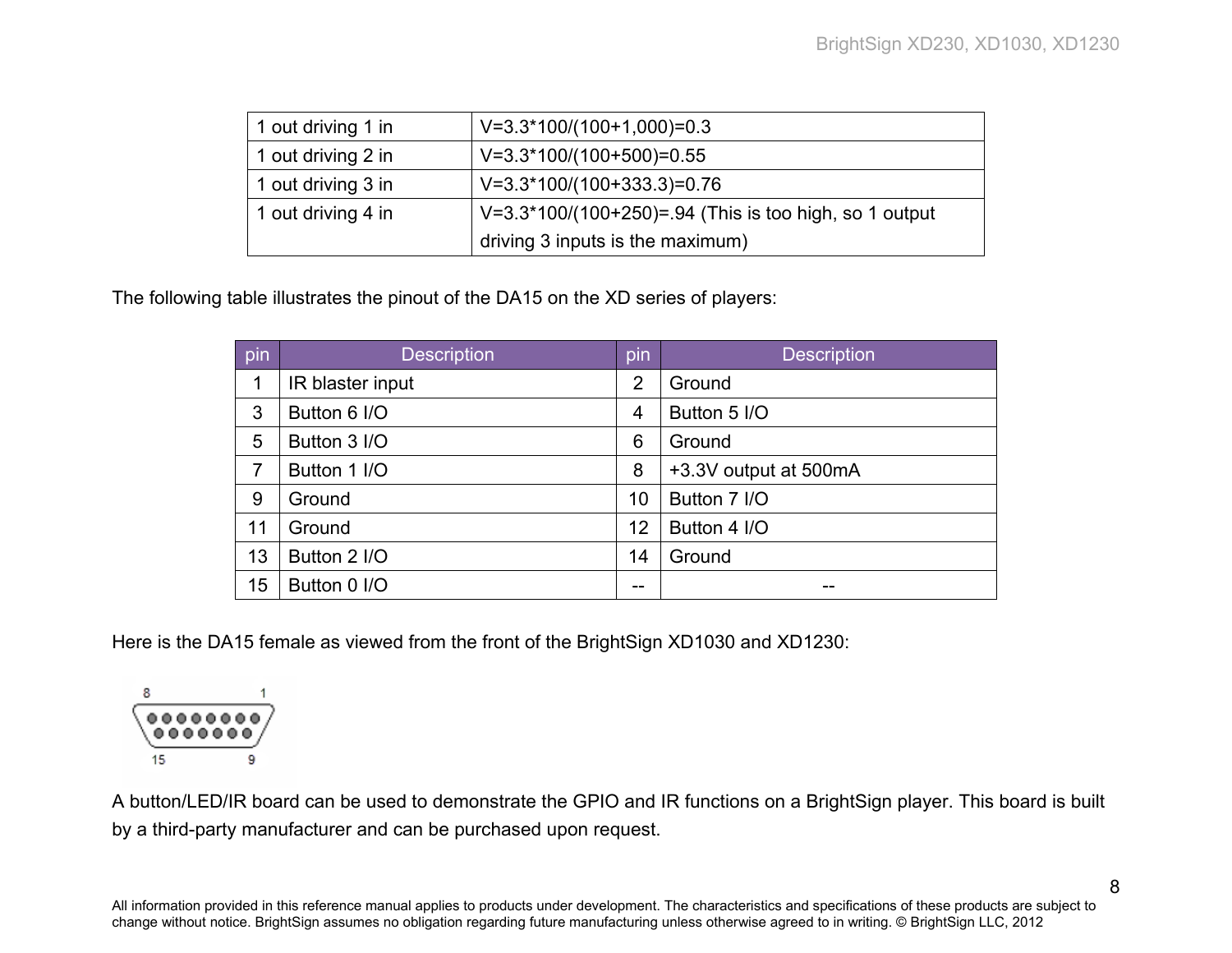#### <span id="page-11-0"></span>**Ethernet**

BrightSign XD players have a standard RJ45 connector for 10/100 base-T Ethernet. The maximum length for the Ethernet cable is 100 meters. The following table illustrates the pinout of the RJ45:

| pin               | <b>Description</b> | pin           | <b>Description</b> |  |
|-------------------|--------------------|---------------|--------------------|--|
| TX+               |                    | $\mathcal{P}$ | TX-                |  |
| 3<br>$RX+$        |                    | 4             | RC to ground       |  |
| 5<br>RC to ground |                    | 6             | RX-                |  |
| RC to ground      |                    | 8             | RC to ground       |  |

#### <span id="page-11-1"></span>**USB**

The XD1030 and XD1230 have two high-speed (480 Mbit) USB host ports, which also support USB 2.0 powered devices (up to 500mA for each port). The maximum length for the USB cable is 5 meters. The following table illustrates the pinout of the USB host port.

| pin        | <b>Description</b> | pin | <b>Description</b> |
|------------|--------------------|-----|--------------------|
|            | <b>VBUS</b>        | ⌒   | − ∪                |
| $\sqrt{2}$ | D+                 | 4   | Ground             |

#### <span id="page-11-2"></span>**DE15 VGA Connector**

The VGA connector is able to output RGB video. The following table illustrates the pinout of the DE15 VGA connector: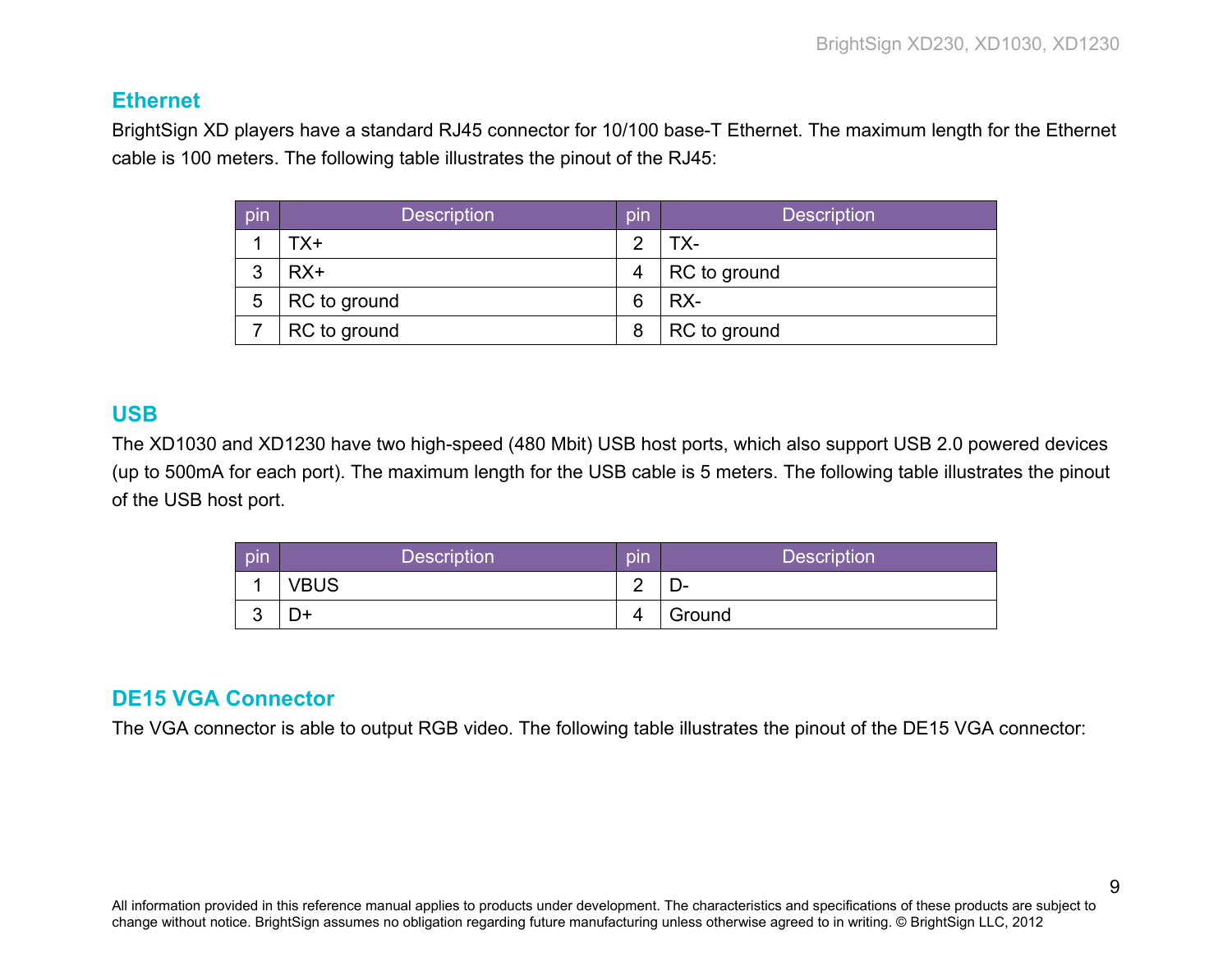| pin                 | <b>Description</b>       | pin | <b>Description</b>        |
|---------------------|--------------------------|-----|---------------------------|
| 1                   | Red analog video output  | 2   | Green analog video output |
| 3                   | Blue analog video output |     | <b>NC</b>                 |
| 5<br>Digital ground |                          | 6   | Analog ground             |
| 7                   | Analog ground            | 8   | Analog ground             |
| 9                   | +5V DDC supply           | 10  | Digital ground            |
| 11                  | <b>NC</b>                | 12  | <b>DDC SDA</b>            |
| 13                  | <b>HSYNC</b> output      | 14  | <b>VSYNC</b> output       |
| 15                  | <b>DDC SCL</b>           | --  | --                        |

#### <span id="page-12-0"></span>**Triple RCA Component HD Video Connector**

Component video is provided over the VGA connector. To display component video, you will need to use a VGA-tocomponent converter. See this [FAQ](http://support.brightsign.biz/entries/22929977-Can-I-use-component-and-composite-video-with-BrightSign-players-) for more details.

#### <span id="page-12-1"></span>**3.5mm Audio Connector**

The XD230, XD1030, and XD1230 each have one 3.5mm female audio connector, which transmits a stereo signal. The full-scale voltage output of the audio is 2V RMS. The output impedance of the audio connector is 32Ω. **Note**: *The BrightSign expansion module allows you to drive up to three sets of 5*<sup>Ω</sup> *headphones directly.*

The audio connector has the following pinout:

- **Tip**: Left audio
- **Ring**: Right audio
- **Sleeve**: Ground for audio signal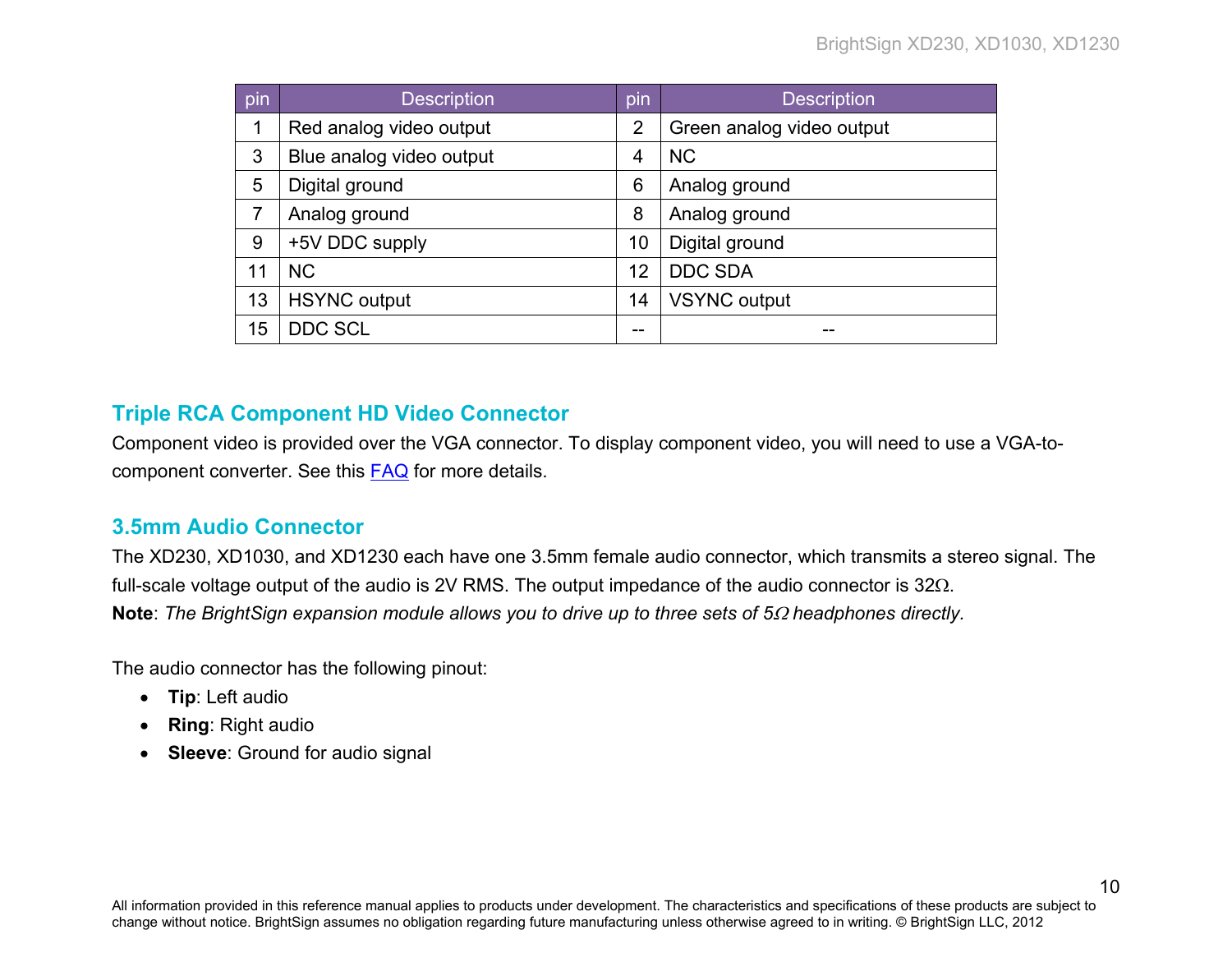11

#### <span id="page-13-0"></span>**HDMI Out Connector**

The HDMI-out connector is used to send digital video and audio to HDMI-enabled sink devices. The following table illustrates the pinout of the HDMI connector:

| pin            | <b>Description</b>    | pin | <b>Description</b> |
|----------------|-----------------------|-----|--------------------|
| 1              | TX <sub>2p</sub>      | 2   | Ground             |
| 3              | TX2n                  | 4   | TX1p               |
| 5              | Ground                | 6   | TX1n               |
| $\overline{7}$ | TX0p                  | 8   | Ground             |
| 9              | TX0n                  | 10  | <b>TXCp</b>        |
| 11             | Ground                | 12  | <b>TXCn</b>        |
| 13             | <b>CEC</b>            | 14  | <b>NC</b>          |
| 15             | DDC SCL               | 16  | <b>DDC SDA</b>     |
| 17             | Ground                | 18  | +5V DDC            |
| 19             | HDP (Hot Plug Detect) |     |                    |

#### <span id="page-13-1"></span>**HDMI In Connector**

The HDMI In accepts inputs of up to 1920x1080@60p, with 24-bits RGB. The signaling conforms to the DVI 1.0, HDMI 1.4, and HDCP 1.2 standards. The HDMI signaling has CEC (but no ARC or HEC) functionality. The CEC channel is electrically coupled to the corresponding signal on the HDMI output, and the CEC commands will pass through players even when they do not have power.

#### <span id="page-13-2"></span>**3.5mm IR Out**

The IR blaster generates a space-encoded (NEC) signal. The two transported bit values of the NEC signal (0 and 1) are encoded using differing lengths of low-time IR pulses.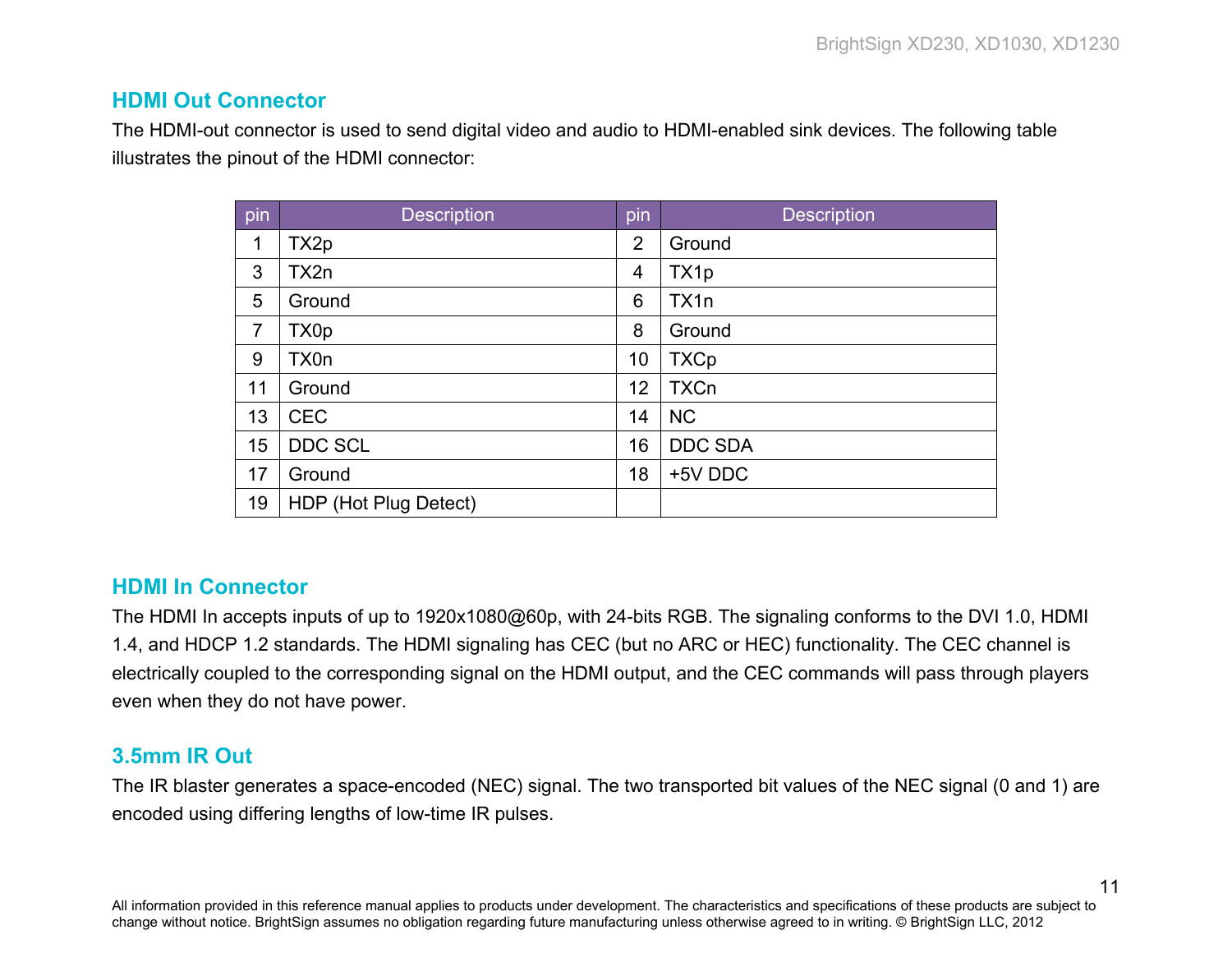The 3.5mm IR port has the following pinout:

- **Tip**: Power
- **Ring**: NC
- **Sleeve**: Signal

#### <span id="page-14-0"></span>**S/PDIF Out**

<span id="page-14-1"></span>The SPDIF\_OPT signal is generated within the BCM7421 CPU, which has a direct connection to the S/PDIF port.

#### **RF In**

The RF In is a 75R F-type female connector that accepts QAM digital TV input. The acceptable input range for incoming signals is +/- 0.5V maximum.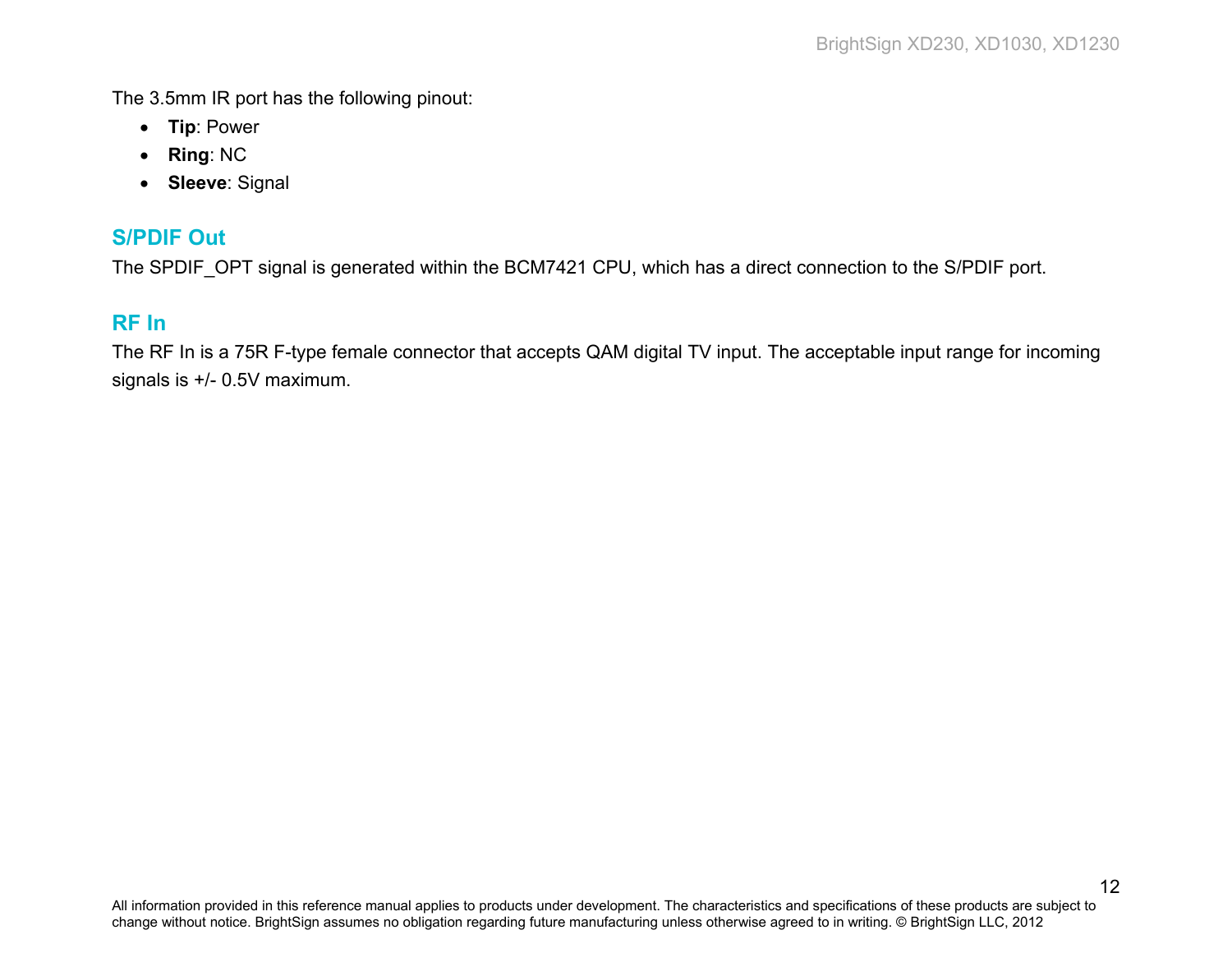# <span id="page-15-0"></span>**ENVIRONMENTAL AND POWER USAGE**

BrightSign XD players are designed to be used between 0°C and 40°C, at 90% maximum relative humidity, noncondensing.

The power supply on the BrightSign XD series is 36W and 12V at 3A. These players will use approximately 1A of power when playing a 720p or 1080i MPEG2 HD source file.

An additional 2A of power is available for peripherals connected to the player. The user should not connect any combination of peripherals that will exceed 2A draw. If more than 2A is drawn, the external power supply may shut down due to over-current conditions. The unit will not be damaged, but it may reboot or not operate properly until the overload is removed.

The 2A can be shared in any way among the following connectors:

| Connector         | <b>Maximum Power Usage</b>             |
|-------------------|----------------------------------------|
| <b>Ethernet</b>   | Approx. 180mA (when transferring data) |
| <b>USB</b>        | 500mA (on each connector)              |
| DE9 5V            | 500 <sub>m</sub> A                     |
| DA15 3.3V         | 500 <sub>m</sub> A                     |
| <b>HDMI5V</b>     | 500 <sub>m</sub> A                     |
| IR blaster output | 300 <sub>m</sub> A                     |

.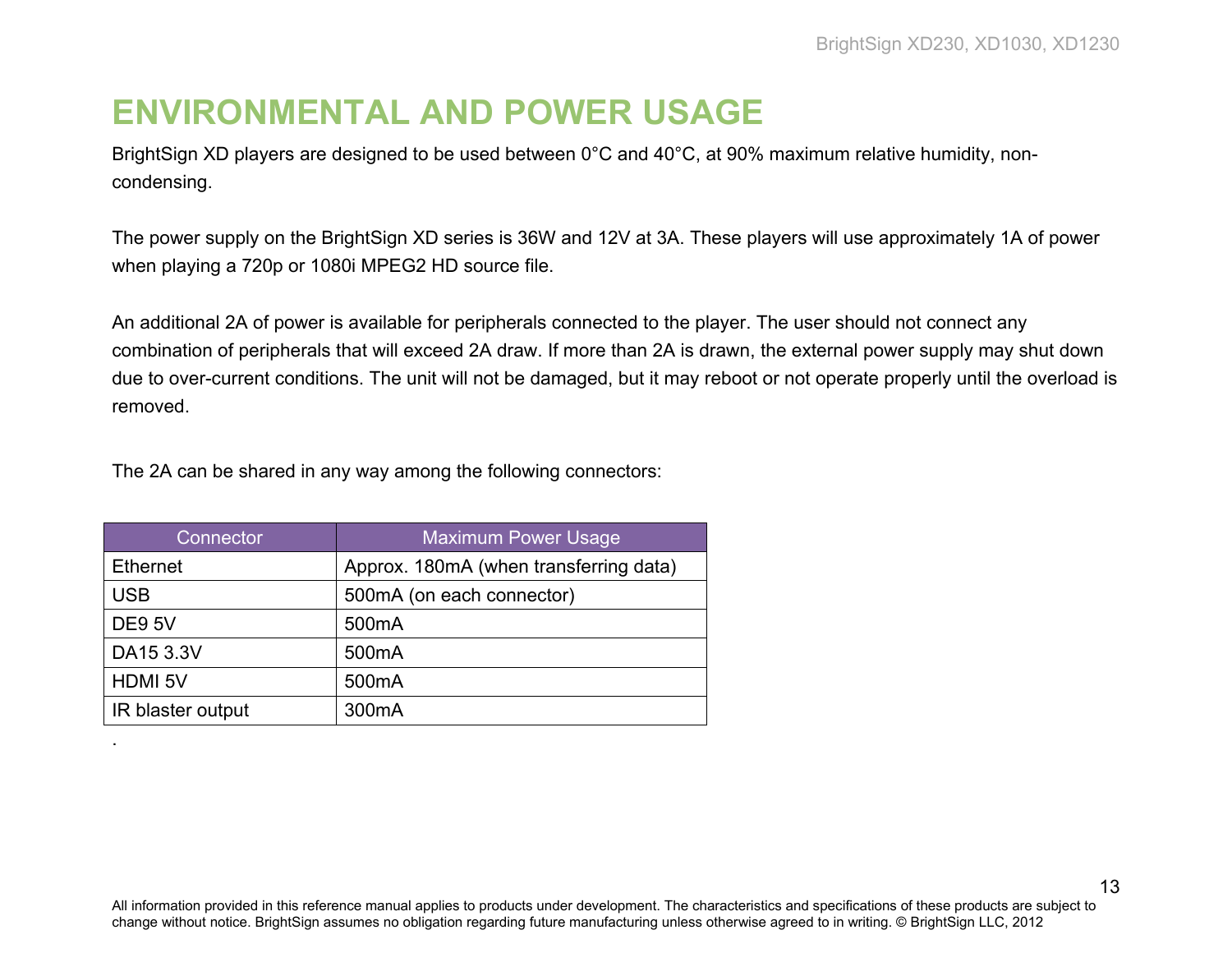### <span id="page-16-0"></span>**MECHANICAL**



All information provided in this reference manual applies to products under development. The characteristics and specifications of these products are subject to change without notice. BrightSign assumes no obligation regarding future manufacturing unless otherwise agreed to in writing. © BrightSign LLC, 2012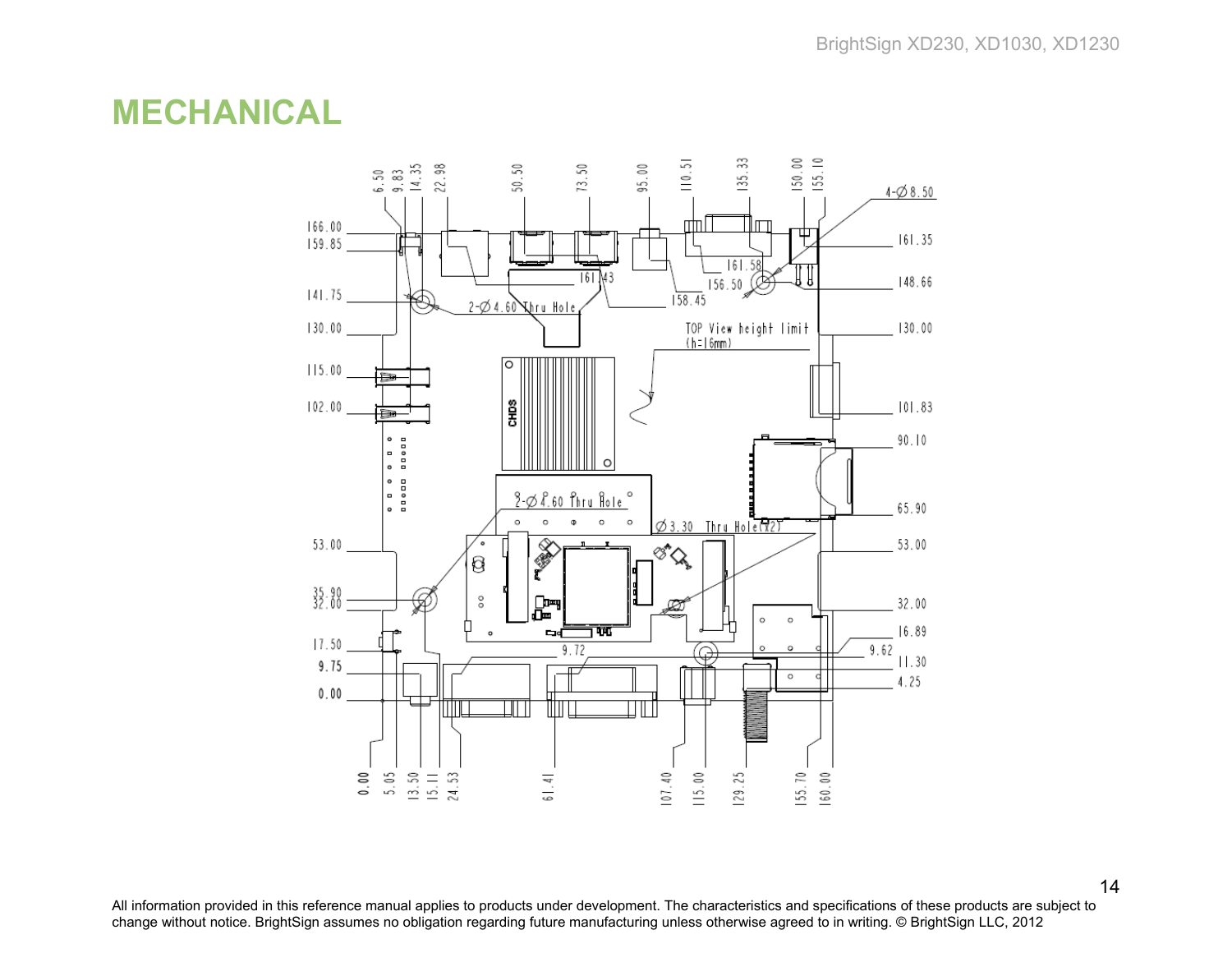



All information provided in this reference manual applies to products under development. The characteristics and specifications of these products are subject to change without notice. BrightSign assumes no obligation regarding future manufacturing unless otherwise agreed to in writing. © BrightSign LLC, 2012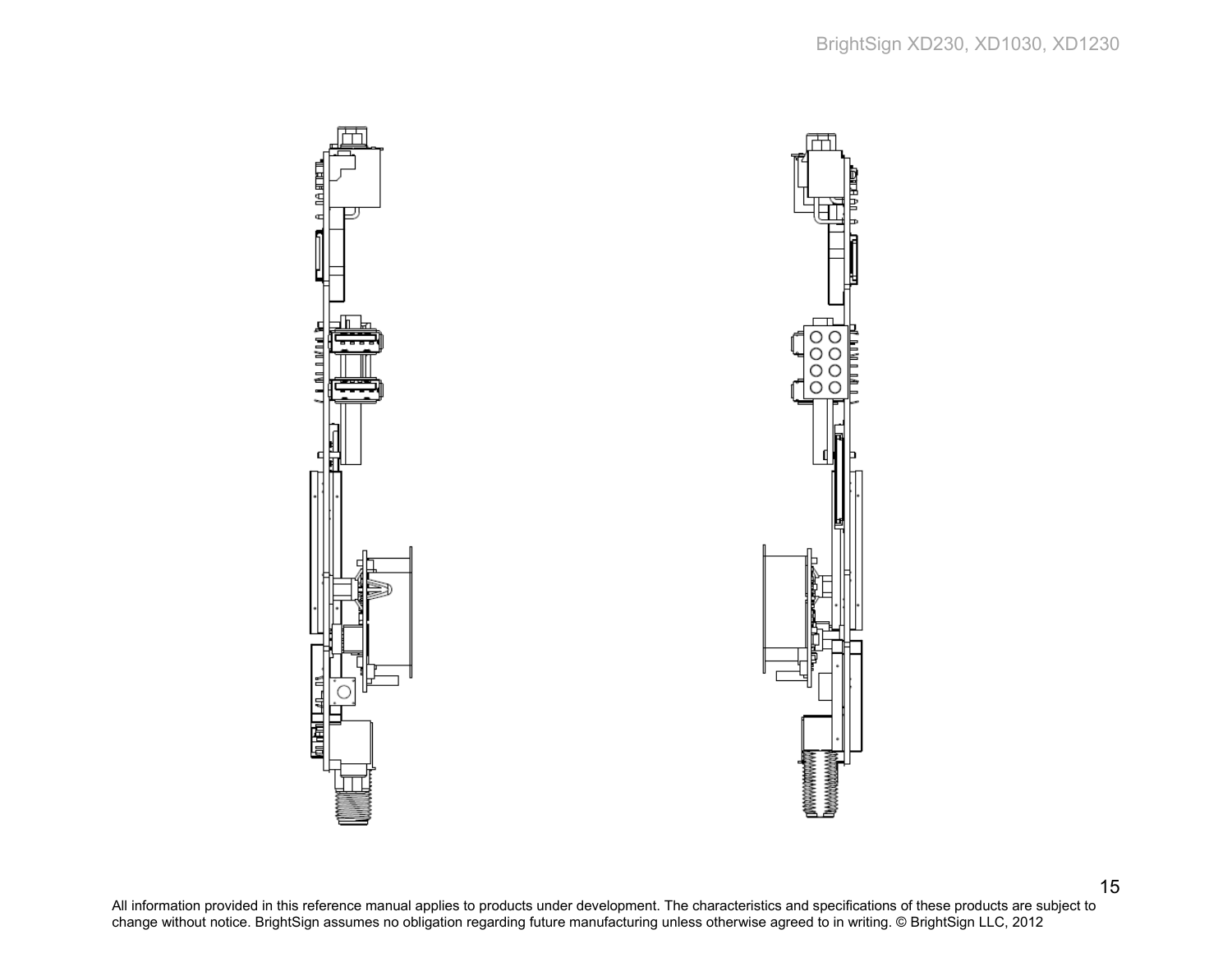

⊚

⊚

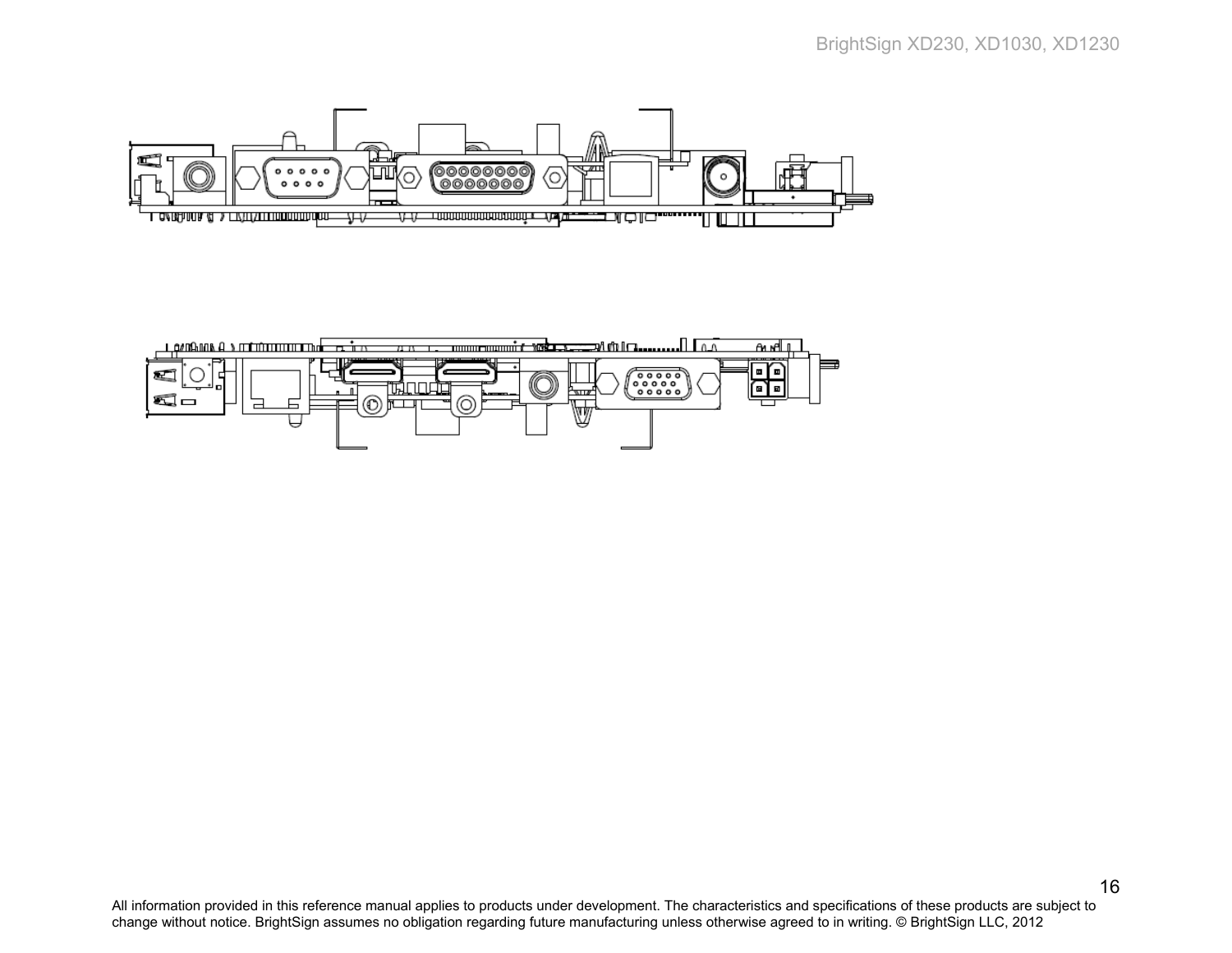# <span id="page-19-0"></span>**THEORY OF OPERATION**

#### <span id="page-19-1"></span>**Power Supply**

<span id="page-19-2"></span>There are seven voltage levels present in the player: 12V, 5V, 3.3V, 2.5V, 1.8V, 1.5V, and 1V.

#### **Reset**

BrightSign XD players have a Low Voltage Reset circuit. This circuit will hold the RESET L signal low until a valid 3.3V power source is present.

#### <span id="page-19-3"></span>**BCM7421 CPU**

BrightSign XD players utilize a BCM7421 Multimedia CPU. This CPU runs on 3.3V, 2.5V, and 1V and runs from a 27MHz oscillator. The CPU is reset by the RESET L signal from the low voltage reset circuit going into the RESET IN pin on the CPU. When the RESET\_IN pin goes from low to high, the BCM7421 will boot from the NAND flash.

#### <span id="page-19-4"></span>**Built-in Flash**

The boot code in the BCM7421 instructs it to continue the boot process by reading additional code from the onboard NAND flash, which can be updated in the field, either from the flash slots or USB mass storage. Part of the NAND flash is also used to hold non-volatile parameters. The contents of the boot flash are copied into the SDRAM. The CPU then jumps to the boot code.

#### <span id="page-19-5"></span>**SDRAM**

BrightSign XD players each contain four DDR SDRAM devices. When the BCM7421 boots, it will copy the code from the NAND flash device into the SDRAM and then execute the code from the SDRAM. The SDRAM runs at a clock rate of 800MHz, with a data rate of 1600MHz.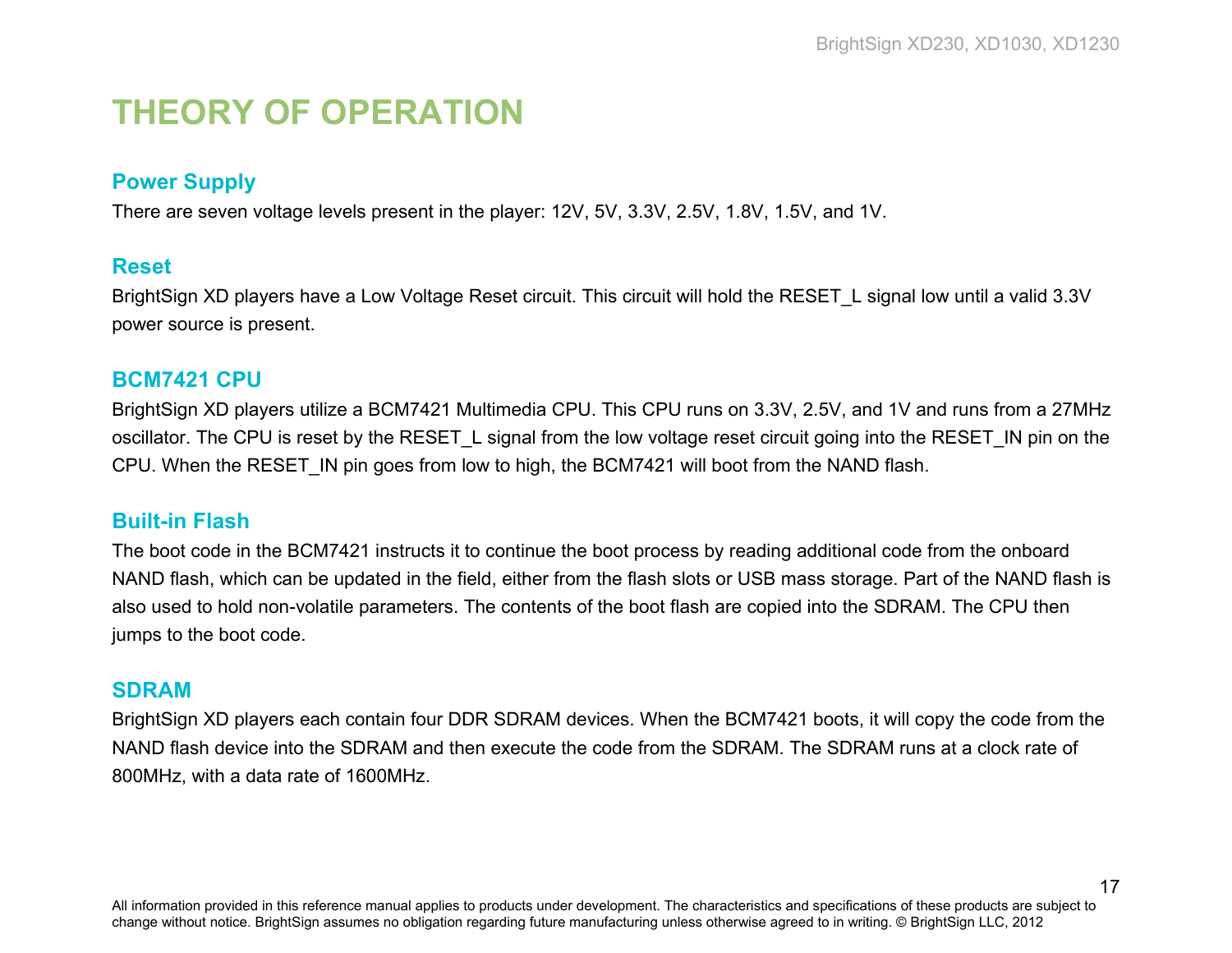#### <span id="page-20-0"></span>**Serial Port**

The XD1030 and XD1230 have a built in UART that communicates with the RS-232 level shifter. The MAX232 creates valid RS-232 voltage levels for the transmit pin by using a capacitive voltage switcher.

#### <span id="page-20-1"></span>**Video Encoder and Filter**

The BCM7421 streams decoded video using a single-data rate clock. It also streams the same video out of the on-board DACs.

#### <span id="page-20-2"></span>**Audio Outputs**

BrightSign XD players each have a single Texas Instruments high quality audio DAC device, which takes in digital audio signals from the BCM7421 in an I2S audio format. The AUD LRCIN is the framing signal for the audio and runs at the frame rate of the audio source (usually either 44.1KHz or 48KHz). The AUD\_BITCLK signal is typically 32 times higher than the AUD\_LRCIN.

The audio output is fed through a TI amplifier and sent directly to the audio output jack. It can drive a 32Ω load with a 2V RMS signal.

#### <span id="page-20-3"></span>**On-Board LEDs**

There are eight on-board LEDs that indicate the following:

| <b>LED</b>                     | <b>Indication</b>                                                                       |
|--------------------------------|-----------------------------------------------------------------------------------------|
| Green power                    | Displays when the board is powered up and not in reset mode.                            |
| Green SD activity              | Flashes any time there is activity on the SD card.                                      |
| <b>Green MicroSD activity</b>  | Displays when a MicroSD card is present.                                                |
| Green network activity         | Displays when the player is connected to the BrightSign Network.                        |
| <b>Green Ethernet activity</b> | Flashes when the player is connecting to the network. Displays when connected.          |
| Green WiFi activity            | Flashes when the player is connecting to the wireless network. Displays when connected. |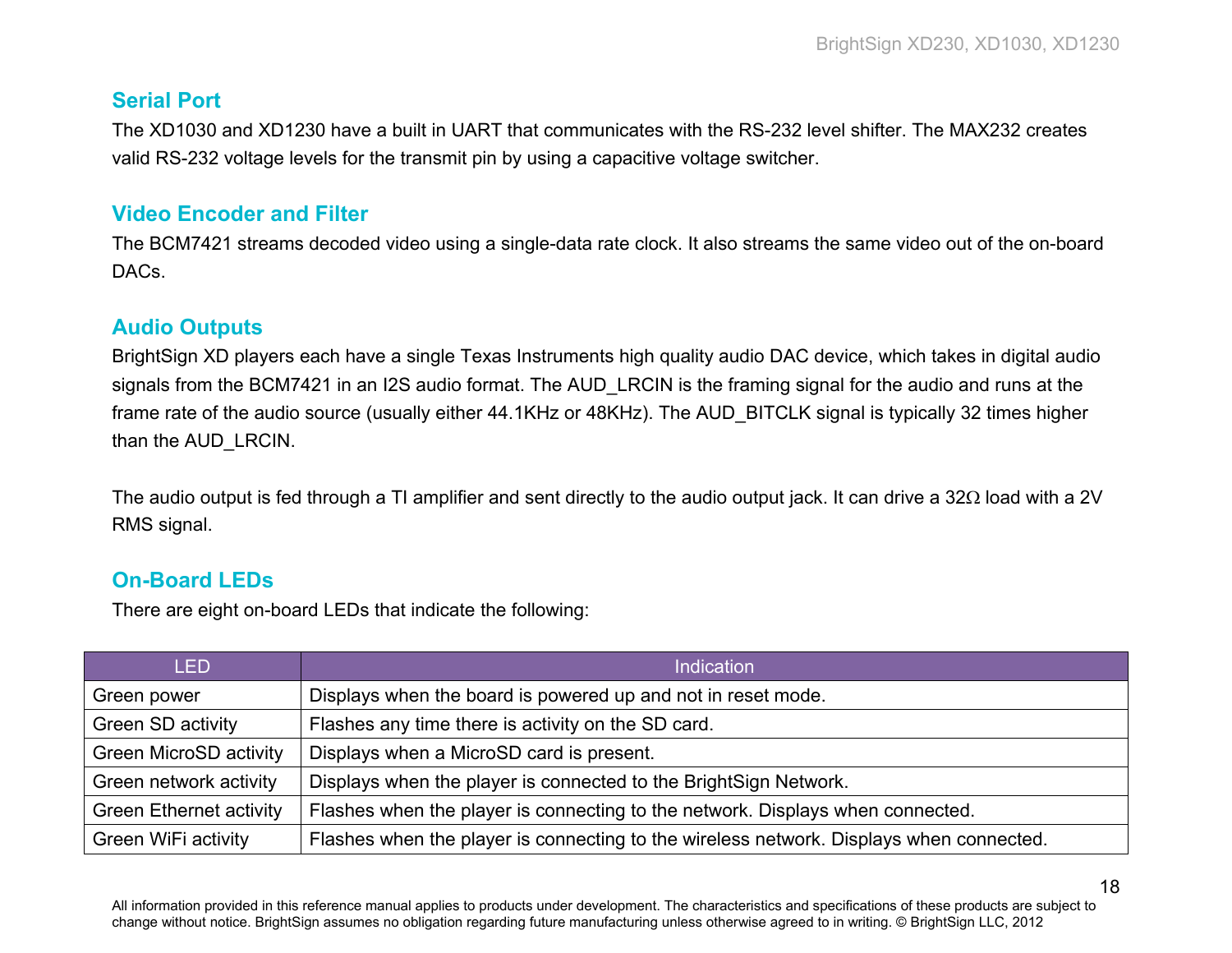19

| Yellow update                                                                | Flashes when the board is being upgraded.                                                   |                                                                                          |  |  |  |
|------------------------------------------------------------------------------|---------------------------------------------------------------------------------------------|------------------------------------------------------------------------------------------|--|--|--|
| <b>Red status</b>                                                            | Flashes a certain number of times to indicate which error is occurring. The flash codes are |                                                                                          |  |  |  |
|                                                                              |                                                                                             | described below.                                                                         |  |  |  |
|                                                                              | 2                                                                                           | Unspecified error                                                                        |  |  |  |
|                                                                              | 3                                                                                           | Network recovery script is preparing to run on a device configured for network recovery. |  |  |  |
|                                                                              | 4                                                                                           | No upgrade file found                                                                    |  |  |  |
|                                                                              | 5                                                                                           | Failed to load kernel module                                                             |  |  |  |
|                                                                              | Board is not capable of running the current firmware version.                               |                                                                                          |  |  |  |
|                                                                              |                                                                                             | A piece of on-board hardware is not working correctly (on firmware versions 4.1 and      |  |  |  |
|                                                                              | $\overline{7}$<br>later).                                                                   |                                                                                          |  |  |  |
| 8<br>Problem related to the storage device (either the USB drive or SD card) |                                                                                             |                                                                                          |  |  |  |
|                                                                              | 9                                                                                           | Problem related to the registry/NAND                                                     |  |  |  |
|                                                                              | 10<br>The autorun script encountered a load/run error.                                      |                                                                                          |  |  |  |
|                                                                              | 11<br>WiFi-related error (mainly, WiFi not found on USB)                                    |                                                                                          |  |  |  |
|                                                                              | Unable to find a bootable image (on firmware versions 4.0 and later)                        |                                                                                          |  |  |  |
|                                                                              |                                                                                             |                                                                                          |  |  |  |

#### <span id="page-21-0"></span>**On-Board Switch**

The on-board switch is connected to the GPIO02. A pull-up on the button normally sets the GPIO02 to be pulled high. Conversely, the GPIO02 is pulled low when the button is pressed.

#### <span id="page-21-1"></span>**Reset Switch/GPIO Button**

The on-board switch is connected to the reset circuit. Pressing down the reset button will cause the GPIO07 to go low. Holding the reset button low for approximately 10 seconds will cause a hard reset. When the board goes into reset mode, the power LED will be dark until the reset button is released.